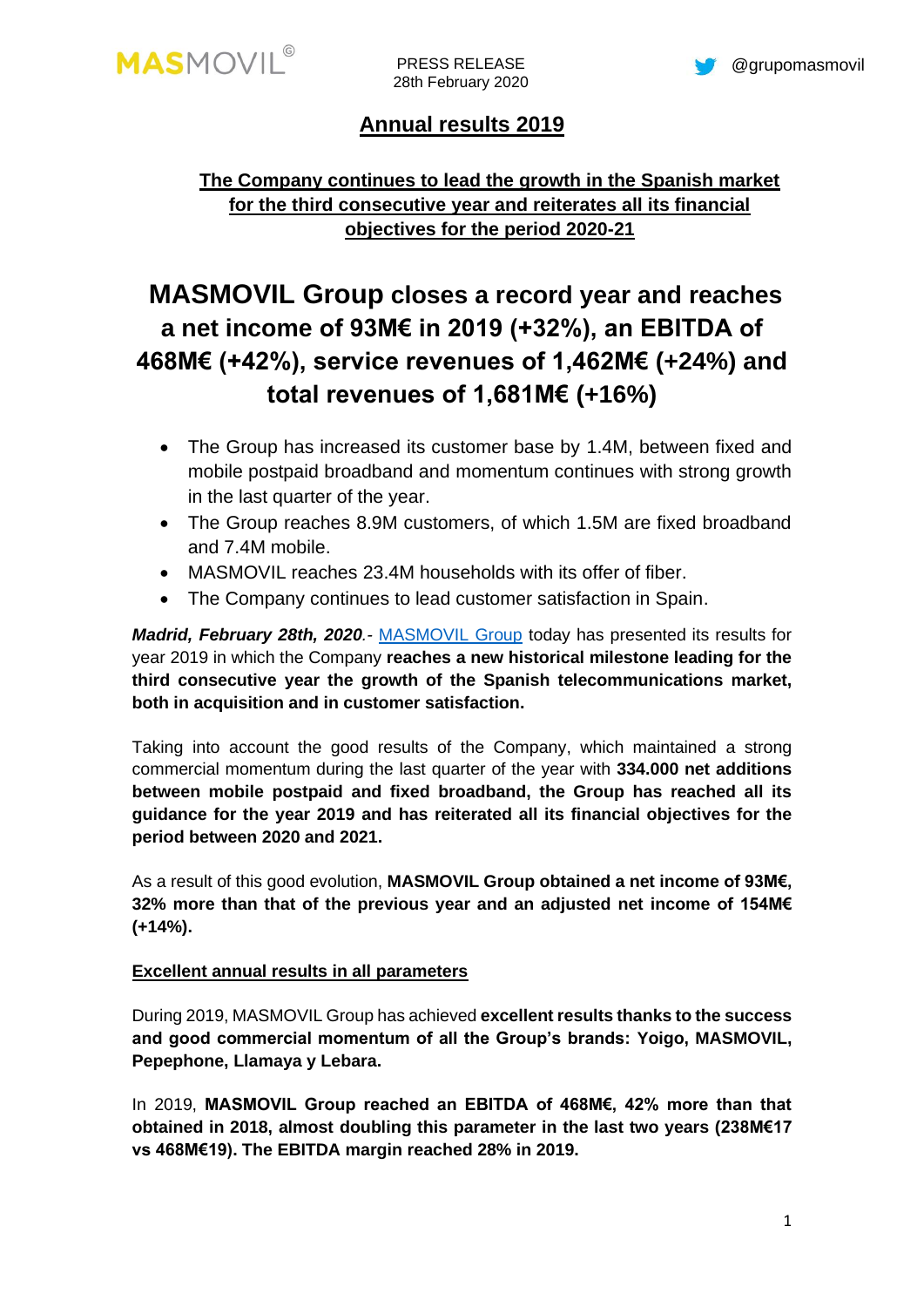

In the last quarter of the year, **the Group continued to accelerate its profitability and increased its EBITDA by 46% year- on-year, reaching 132M€ (+12M€ vs Q319), with an EBITDA margin of 29%.** 



**Service revenues during 2019 were 1,462M€, 24% more than last year. The Group achieved total revenues of 1,681M€ in 2019, 16% more than last year.** 



During the past year, MASMOVIL Group **invested a total of 466M€ dedicated to the development of its own infrastructures, mainly the deployment of its own fiber optic network in which it invested a total of 232M€, to support its growth in customers.**

**The Group has improved its debt target for 2019, from the announced figure of 3.7x EBITDA to 3.5x EBITDA.**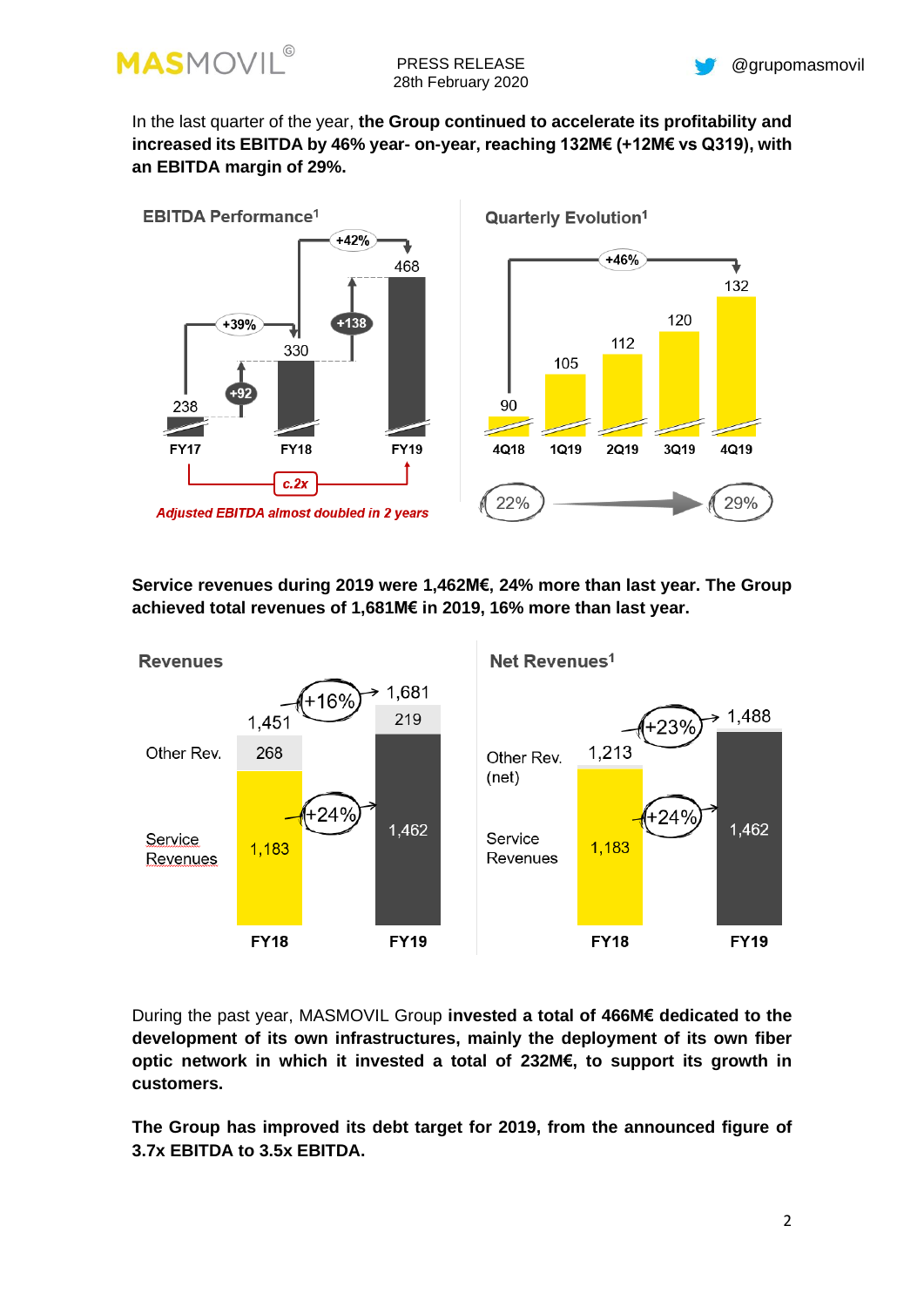

PRESS RELEASE 28th February 2020



"*We have led for the third consecutive year the growth of the telecommunications market in Spain with a commercial proposal based on the satisfaction of our customers. We are confident that our focus on the quality of our services and the creation of value will allow us to achieve all of our planned financial goals for 2020/2021*", said Meinrad Spenger, CEO of MASMOVIL Group.

## **Great commercial performance: accelerates the growth of its total customer base with the addition of nearly 1.4M new customers between broadband and mobile postpaid**

Regarding its commercial results, **MASMOVIL Group closed 2019 with 8.9M customers, 15% more than last year,** of which, about 7.4M are mobile and 1.5M fixed broadband, demonstrating that its multi-brand strategy continues to obtain excellent results.

Of the total mobile customer base, **5.6M are postpaid customers, 18% more than last year and 1.8M to prepaid customers. In 2019, the Group has added close to 1.4M customers between fixed broadband and postpaid mobile.**

**Regarding the fixed broadband business, at the end of 2019 MASMOVIL Group had 1.5M customers, 51% more year-over-year.** During the year, the Company added more than 500,000 new customers in this segment, a new historical record for the Group's fixed broadband acquisition. Currently, about 85% of the Group's total customers access through fiber optic technology.



**In the last quarter of the year, the Company obtained a great commercial performance with the incorporation of 334,000 customers between mobile postpaid -212,000- and fixed broadband -122,000-, being the tenth consecutive quarter with postpaid additions above 190k and the ninth above 100k additions of fixed broadband.**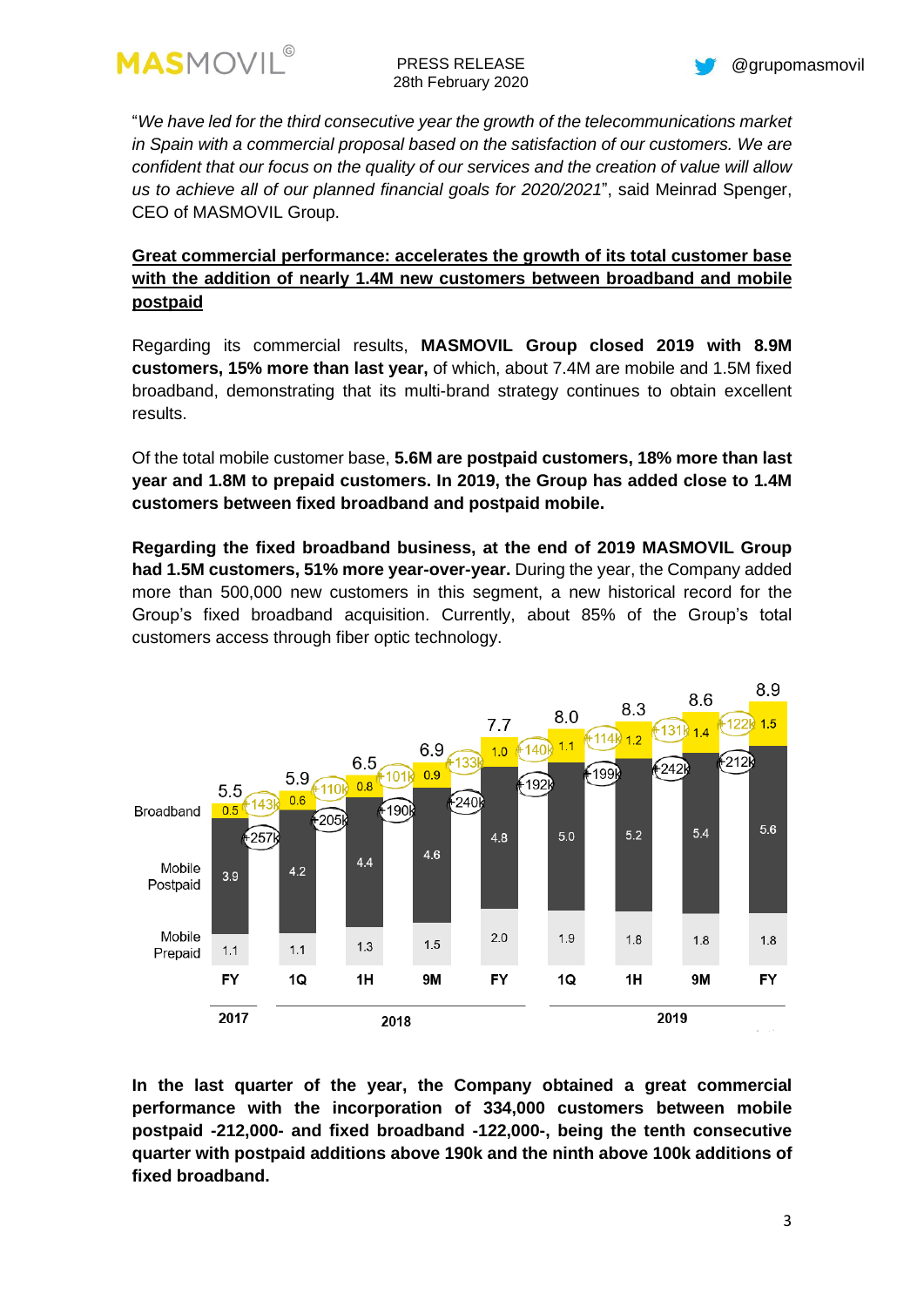



In addition, at the end of last year the Group reached 100,000 lines with the Agile TV service, accessible for Yoigo customers, which also implies that these customers have high value rates.

By the end of 2019, the Group had a fiber optic **coverage of 23.4M households (54% more) -13.4M between its own fiber network and rights of use-, 8.2M more than last year.** In the mobile segment, thanks to its own network and agreements with other operators, **the Group has a 4G coverage of 98.5% of the Spanish population.**

**In the portability market,** the Group continues to obtain excellent results and **during the last three years is the absolute leader in both mobile and fixed broadband, quarter after quarter**. During 2019, the Group obtained a net positive result in portability of 427,000 net mobile adds and 255,000 in the fixed broadband market.

**The Group's fiber network with access to more than 23M Building Units continues to be the fastest in Spain during 2019,** according to the recent report issued by the prestigious French consultant **nPerf**, *"Barometer of fixed Internet connections",* in which, after more than 1.6M tests carried out last year, **MASMOVIL for the third consecutive year, has offered on average the best speed in Spain to its clients of fixed broadband.**



MASMOVIL Group has a commercial offer based on fair prices and excellent quality of service, and according to the GFK Consultancy, all the Group's brands lead customer satisfaction in their respective market segments, both in convergence and in mobile only, the most notable case being that of the Pepephone Brand, which has an NPS (Net Promoter Score) 60 points above the market average and that of Yoigo with a wide difference from its main competitors.